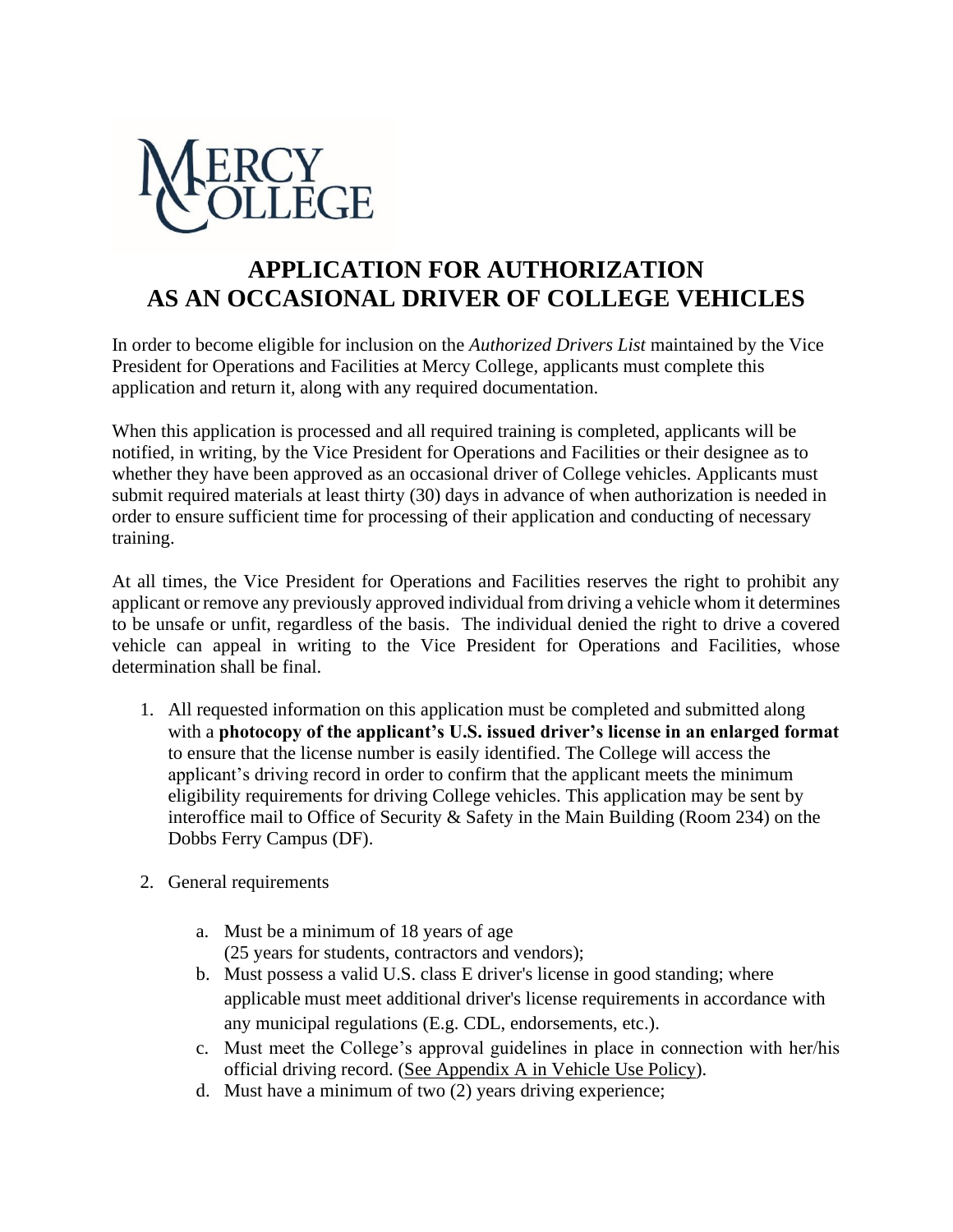- e. Must have no disciplinary record with the College; and
- f. Must complete a mandatory Safety Briefing and College Road Testing program**.**
- g. Drivers who have a medical or physical condition, and/or who are or will be taking medication, which may affect their ability to safely and effectively operate a vehicle, must submit documentation from a qualified health care professional describing whether such condition interferes with her/his driving ability and what type of accommodation, if any, is necessary to ensure safe operation under Article 19A of the NYS Vehicle and Traffic Law.
- h. Student applicants must provide FERPA release with his/her application so that their student record can be reviewed.
- 3. Each applicant is presumed to have completely read and to understand the *Policy Governing Occasional Drivers of College Vehicles*, a copy of which has been provided by the Office of Security & Safety.
- 4. All applicants applying to drive any standard sized vehicle, including a 15 passenger van, will be required to undergo a safety briefing with the Director of Security & Safety. Please call Security & Safety at ext. 7225, to schedule your safety briefing.
- 5. Applicants applying to drive 15 passenger vans *in passenger van service must*  satisfactorily provide evidence of medical fitness. Use the enclosed reporting form.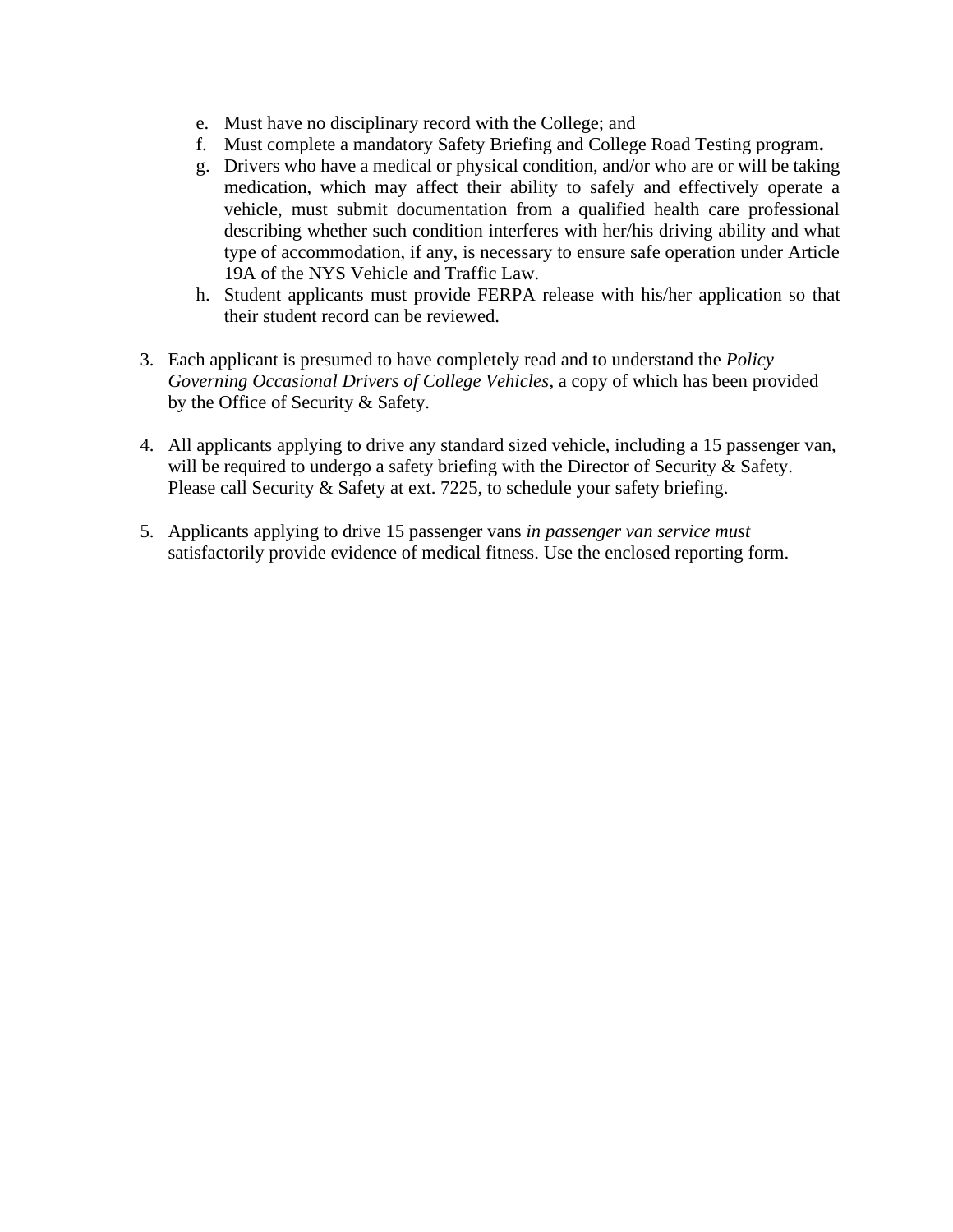## *APPLICATION TO DRIVE MERCY COLLEGE VEHICLES* PLEASE PRINT INFORMATION BELOW

| Name:                            |
|----------------------------------|
| Street:                          |
| City:                            |
| State, Zip:                      |
| Driver's License Number:         |
| Date of Birth:                   |
| <b>Issuing State of License:</b> |
| Phone:                           |
| Email:                           |
| <b>Social Security Number:</b>   |

Do you have any reportable license revocations/suspensions, moving violations, accidents resulting in serious bodily injury and/or property damage, or convictions of misdemeanors or felonies for the previous three - **(3) years**? If yes, please describe:

Class year if student (freshman, etc.) Or state whether staff or faculty:

Department (if employee):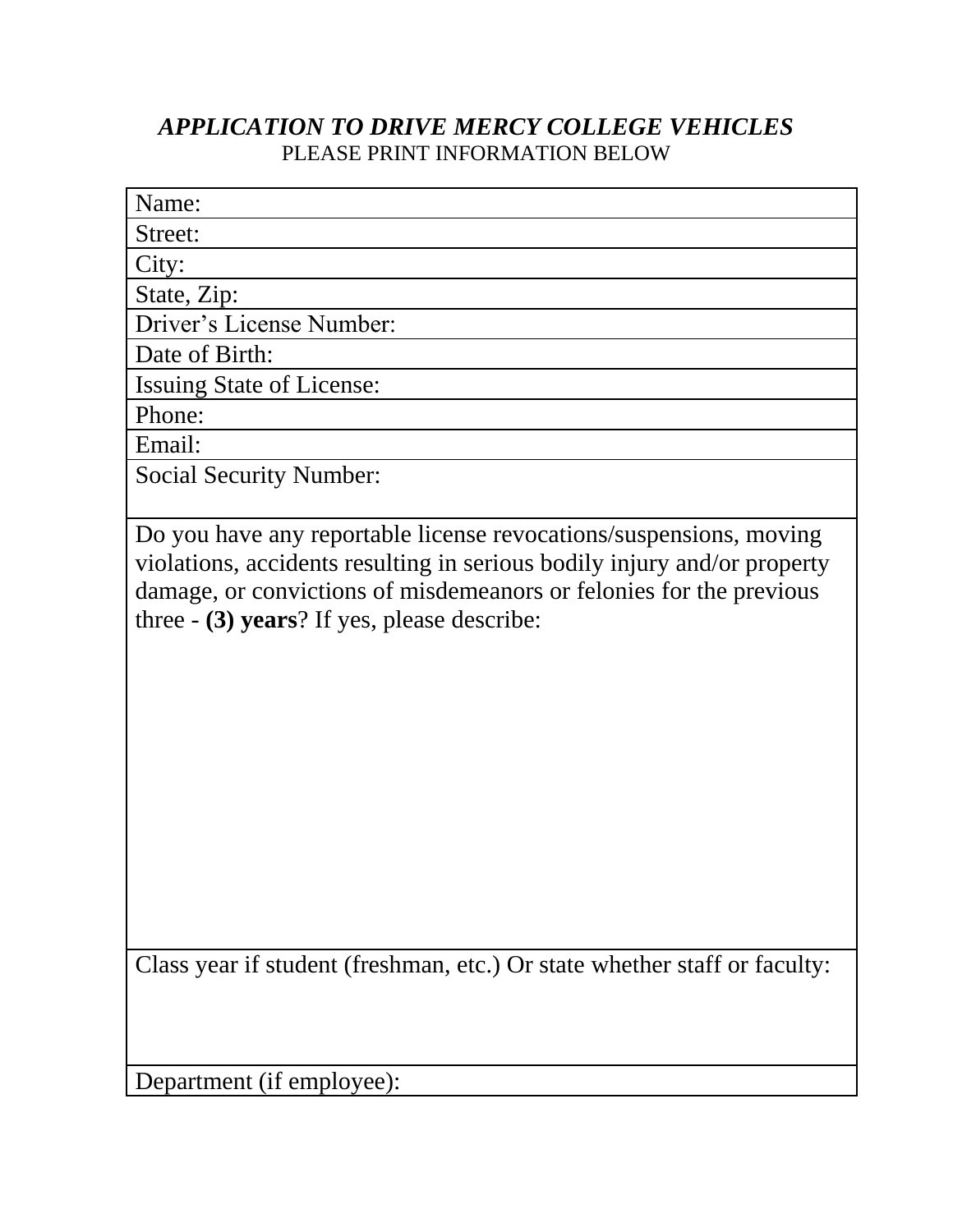Department head name & signature (if employee):

Dean's office signature (if student):

Do you have a current defensive driving certificate? If yes, please include a copy with this application.

Do you have a medical or physical condition, or are you or will you be taking any medication, which may affect your ability to safely and effectively operate a college vehicle? If yes, please submit documentation from a qualified health care professional as to how such condition interferes with driving ability and what type of accommodation, if any, is necessary to ensure safe operation.

The above information will be used by the College to check the applicant's U.S. issued license with the Department of Motor Vehicles. Approved applicants will also be placed on the L.E.N.S. Program (License Event Notification System) with the Department of Motor Vehicles, which provides continuous monitoring of a person's license and driving record.